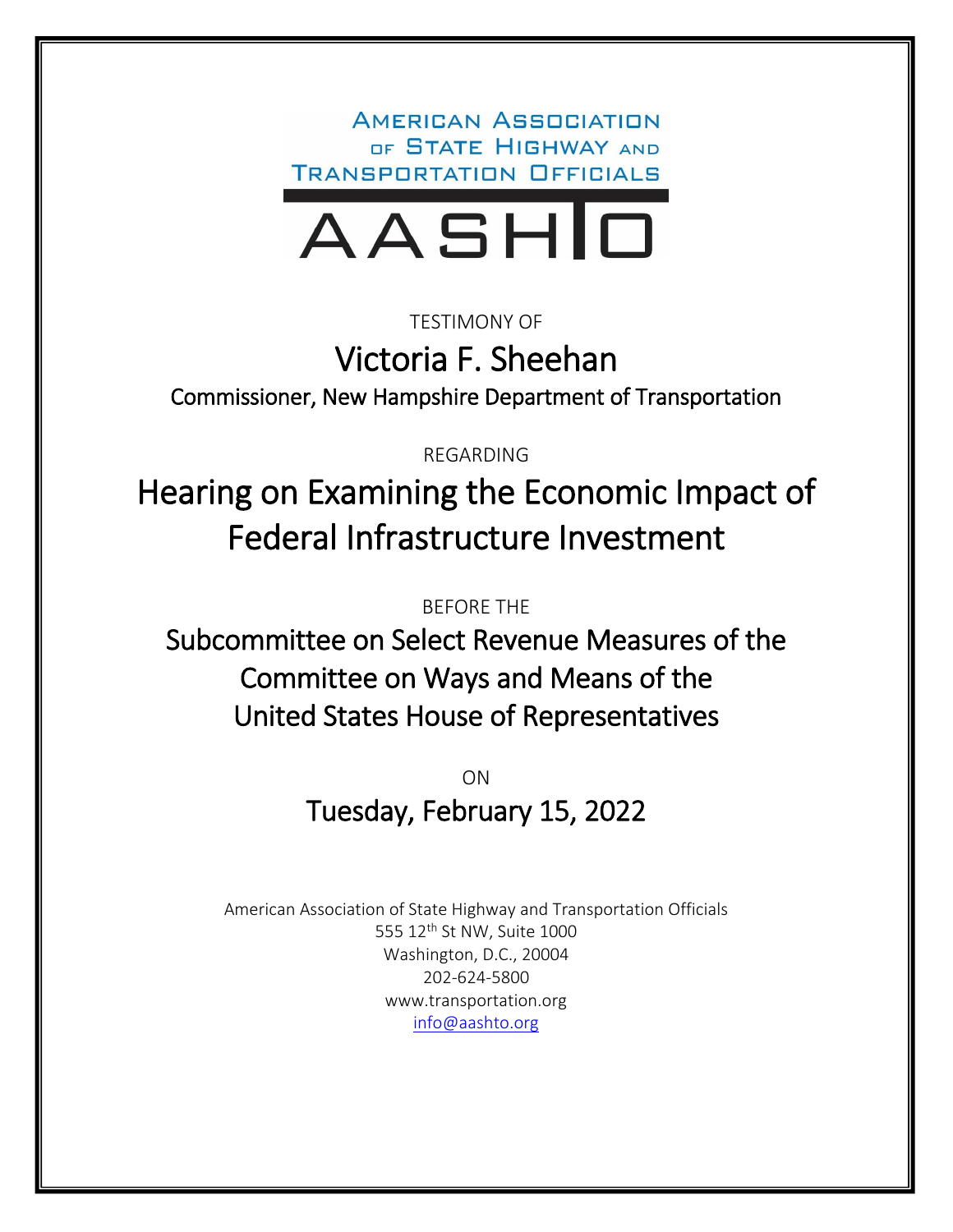#### **INTRODUCTION**

Chairman Thompson, Ranking Member Kelly, and Members of the Subcommittee, thank you for the opportunity to appear today to discuss building the foundation for our nation's future and delivering major economic benefits thanks to the Infrastructure Investment and Jobs Act (IIJA).

My name is Victoria Sheehan, and I serve as Commissioner of the New Hampshire Department of Transportation (NHDOT), and I am the immediate past President of the American Association of State Highway and Transportation Officials (AASHTO). Today, it is my honor to testify on behalf of the Granite State and AASHTO, which represents the state departments of transportation (state DOTs) of all 50 states, Washington, DC, and Puerto Rico. I'm also pleased to testify alongside Secretary Shawn Wilson—my successor as AASHTO President—and Joung Lee from the AASHTO staff.

First, please allow me to echo Secretary Wilson's gratitude for your dedicated and tireless leadership on development and delivery of the IIJA. AASHTO's membership appreciates the important policy priorities identified in the IIJA: unprecedented investment in our rail, freight, and transit systems, addressing climate change through carbon reduction and resilience, enhancing safety for all roadway users, supporting urban and rural communities, improving project delivery, and providing flexibility necessary for states to meet their unique needs. We in New Hampshire look forward to putting \$1.5 billion in highway and transit formula dollars to work over the next five years, as well as competing for additional resources from discretionary grant programs like Louisiana and all of our peer state DOTs.

Second, like Secretary Wilson, I had two emphasis areas as AASHTO President in 2020-2021—the value of transportation, and workforce development—that reflect the key priorities of this Subcommittee. During my term, I'm pleased to report that AASHTO was able to strengthen its efforts to help people better understand the value of transportation and how it impacts our quality of life through AASHTO's *[Benefits of Transportation,](https://benefits.transportation.org/)* which is an effort to highlight critical transportation investments across the country. AASHTO also promoted the need for collaboration with transportation professionals when land use discussions are occurring, as well as focused on the language used by state DOTs and the broader transportation industry to describe transportation infrastructure and investments. We recognize that from safety programs to economic development, the language of transportation can shift to better focus on the users of the system and the communities that benefit from investments.

As you are rightly highlighting in this hearing, workforce retention and development remains among the most pressing concerns for state departments of transportation. State DOTs today must diversify worker skill sets; recruit non-traditional workers; develop a workforce that is representative of the people it serves; support STEM education and trade programs to ensure a greater pool of potential workers; and capture the knowledge and know-how of an aging workforce that within a matter of years will no longer be available. During my AASHTO presidential tenure, we revamped the association's leadership development and training programs— including our programs that target elementary, middle, and high school students,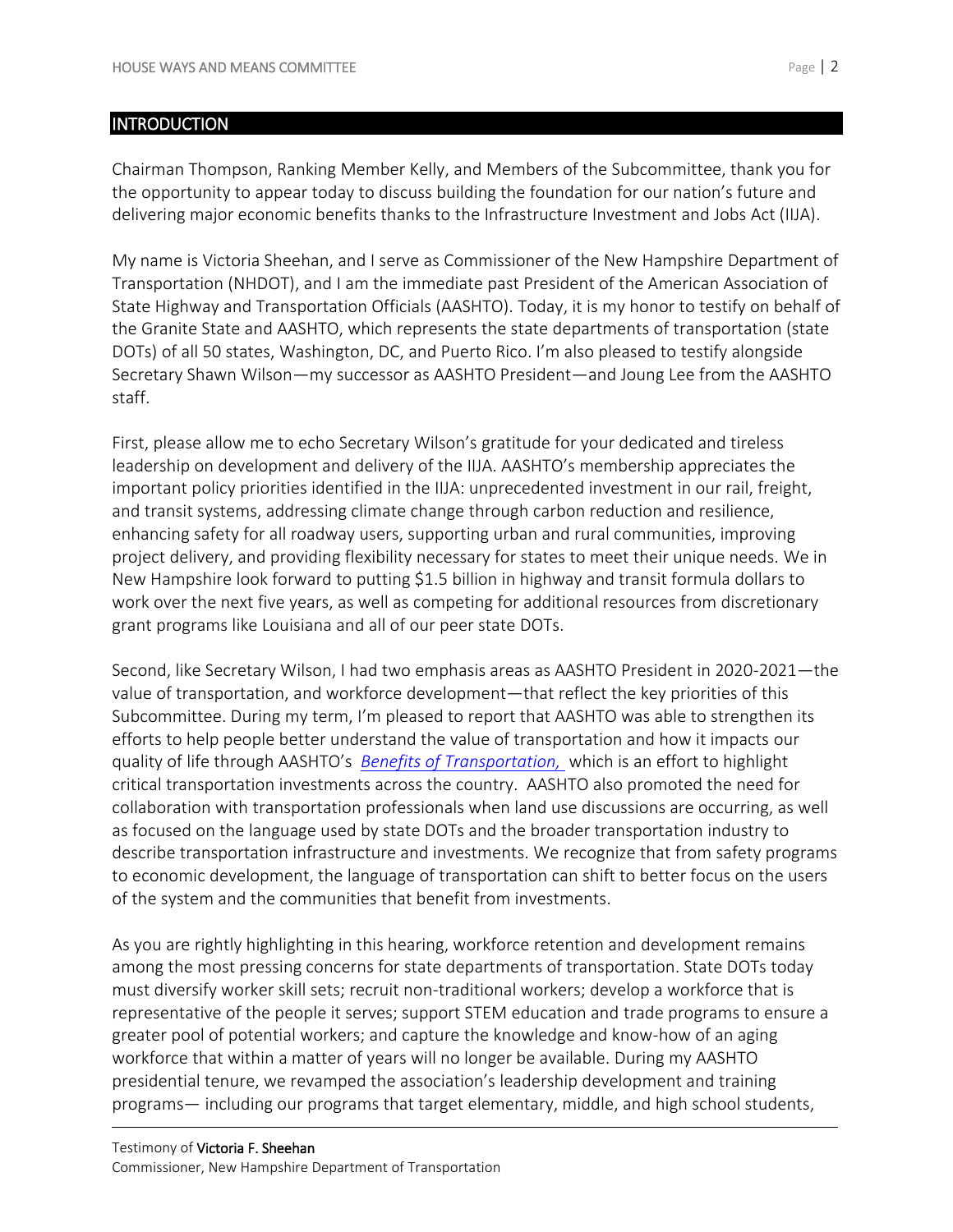such as our annual bridge-building competition, to leadership training for the senior-most state DOT executives on effectively leading what is often the largest agency in their states—ensuring that these programs meet the needs of the DOT community and the public. Providing updated tools and guidance will help states capture the institutional knowledge of experienced technicians, engineers and organizational leaders.

As part of your efforts to oversee timely and effective implementation of the IIJA, I would like to discuss the following state DOT priorities this afternoon:

- Making the most out of the IIJA through federal formula programs
	- IIJA implementation areas important to AASHTO and New Hampshire
		- o State-based revenue efforts and tolling
		- o Local and off-system investment
		- o Bridge investment
		- o Community engagement
		- o Broadband deployment

# MAKING THE MOST OUT OF THE IIJA THROUGH FEDERAL FORMULA PROGRAMS

Timely implementation is paramount to the success of the IIJA and, as key infrastructure owners and operators, state DOTs will play a leading role in delivering on the promise of this legislation. AASHTO and the state DOTs stand ready to partner with Congress and the federal executive branch including the US Department of Transportation (USDOT) in providing coordination, collaboration, and direct assistance to ensure that the benefits of the new bill will be fully realized in the coming years.

As we partner with USDOT to stand up new programs—including discretionary grant programs created under the IIJA, state DOTs express our appreciation to Congress for preserving the heart and soul of the Federal-aid Highway Program in the IIJA: the formula funding dollars supporting state and local investment decisions. The Federal-aid Highway Program started with the Federalaid Road Act of 1916, which established the foundation of a federally-assisted, stateadministered highway program that has been well-suited to our growing and diverse nation. The stable federal investment enabled by the Highway Trust Fund has allowed states and their local partners to fund locally-critical projects that at the same time serve the interests of the nation as a whole.

As the Federal-aid Highway Program evolves to meet our nation's needs over the next five years, AASHTO has recently held productive conversations with our partners at the Federal Highway Administration (FHWA). AASHTO and its members greatly appreciate FHWA's acknowledgment of the notable progress made by state DOTs on key policy priorities including system preservation, safety, climate change and resilience, innovation, equity, and efficient use of federal funds.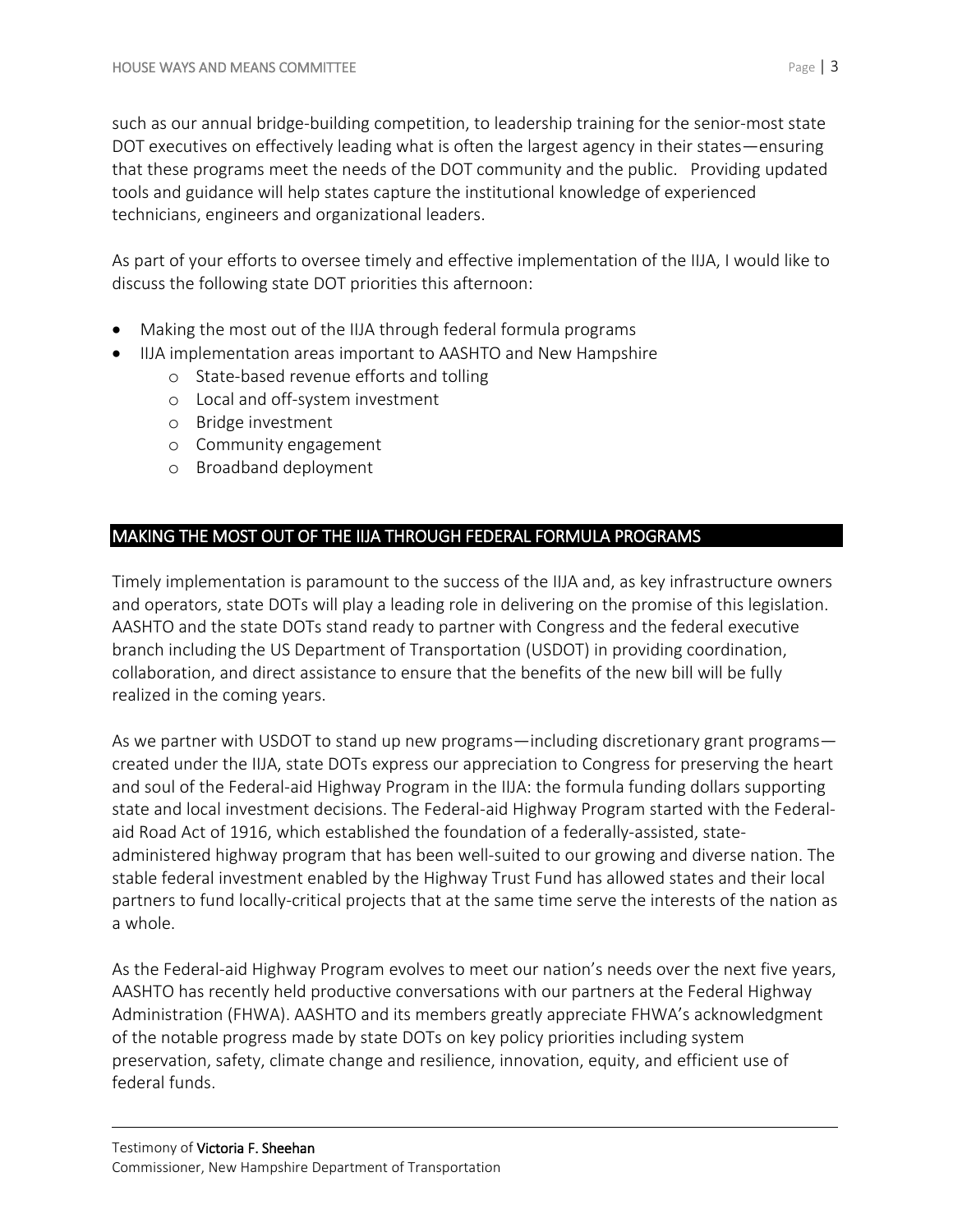We also understand from FHWA that its "Policy on Using Bipartisan Infrastructure Law Resources to Build a Better America" memorandum issued on December 16, 2021 is intended to support the evolution and modernization of FHWA itself to better reflect state DOTs' leadership in and commitment to policy priorities articulated in the guidance. We have relayed to FHWA that as they utilize this guidance to inform FHWA's implementation of the Federal-aid Highway Program under the IIJA, emphasis should be placed on FHWA staff supporting states in advancing policy priorities described in the memo. We believe that given the outsized public expectations on IIJA implementation, these much-needed programs and projects must be advanced expeditiously. For this to occur AASHTO and USDOT must work together and utilize existing planning processes.

AASHTO also appreciates FHWA's acknowledgement that the December 16 guidance does not suggest that the agency has the authority to require states to invest federal formula funds in certain types of projects nor restrict them from investing in other types of projects. While the legislative process that led to the IIJA was certainly unconventional, we firmly believe the enacted legislation—and your Congressional intent regarding the Federal-aid Highway Program over the next five years—provides state DOTs with flexibility in how investment decisions are made with formula dollars to meet each state's unique mobility and accessibility needs. At the end of the day, I believe the collective efforts of states will go a long way in achieving the outcomes that are fundamentally agreed upon between FHWA and state DOTs.

# PRIORITY IIJA IMPLEMENTATION AREAS FOR AASHTO AND NEW HAMPSHIRE

## State-based revenue efforts and tolling

In the transportation sector, federal dollars play a relatively small role relative to total investment made in the United States. According to latest data from the Congressional Budget Office, only 22.3 percent of total transportation funding for capital, operations, and maintenance activities comes from the federal government. The remainder, or 76.7 percent, represents state and local government funding.

States have answered the call to action for increasing transportation investments, with more than two-thirds of all states having successfully enacted transportation revenue packages over the past decade—including in the Granite State. In addition, states continue to support a role for federal financing tools given their ability to leverage scarce dollars that allow needed projects to benefit communities sooner.

Financing tools can play an important and specific role—and AASHTO has supported many such financing options in the past, especially the Build America Bonds from 2009 that states very much appreciated. AASHTO's members appreciate the ability to access capital markets and many states already rely on various forms of financing ranging from traditional tax-exempt bonds, taxcredit bonds, state infrastructure banks, and private equity, among other financing options.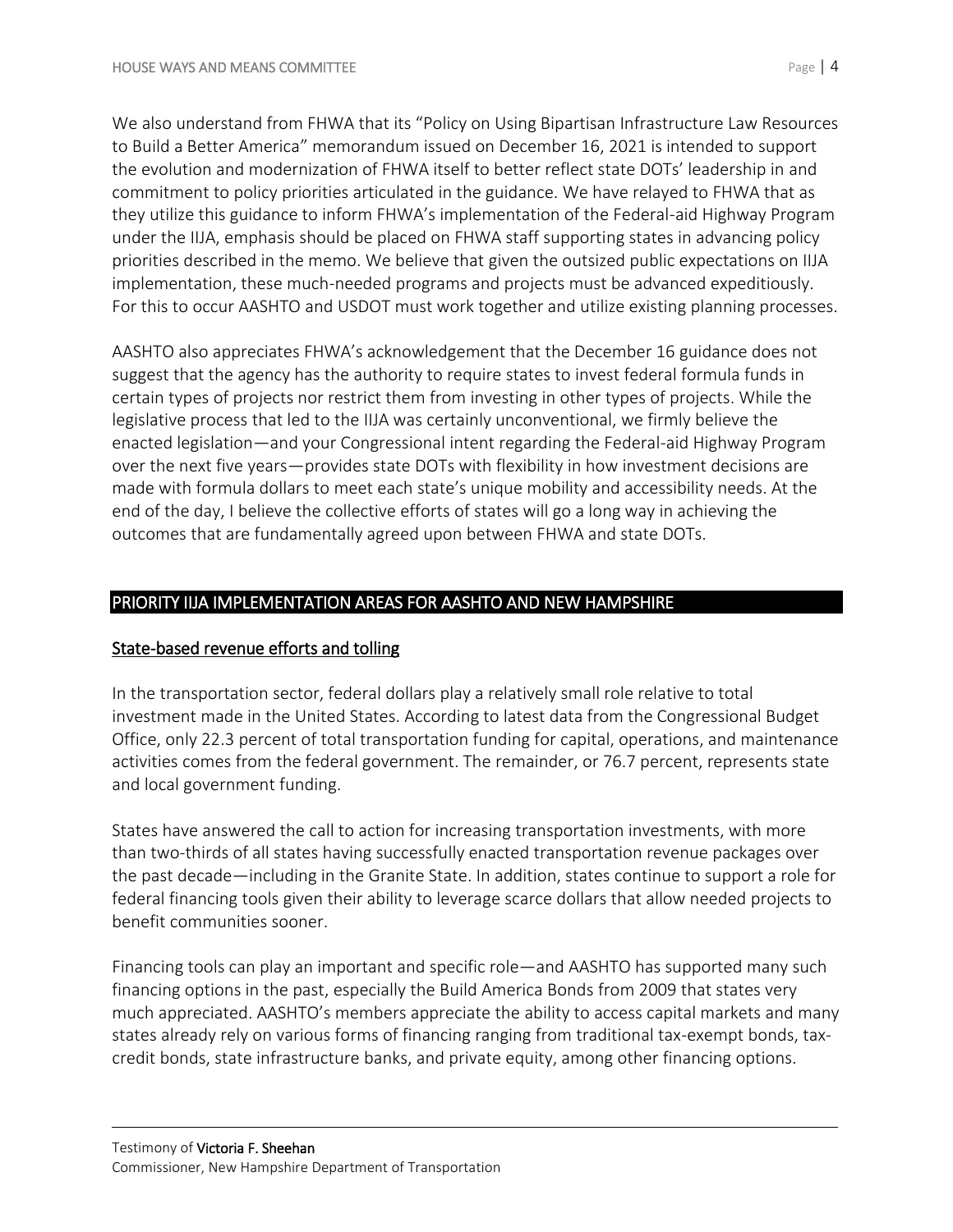When state DOT's are advancing larger scale projects, we carefully examine which funding and financing mechanisms will be most advantageous, given the type of the work and the status of other projects in our construction program. We strive to find the most cost-effective way to advance large-scale projects, without limiting our capacity to continue making investments statewide.

As an example, in 2014, the NH legislature approved a state gas tax increase, which was intended to fund the final phases of the reconstruction of Interstate 93 from Salem to Manchester. At that time, NHDOT also pursued a Transportation Infrastructure Finance Innovation Act (TIFIA) loan, backed by the state gas tax increase. The goal was to stretch the value of the new revenue, with the TIFIA loan structured so that New Hampshire is paying interest only for the first 10 years of the 20-year loan, allowing the State to pledge the additional new revenue collected to rural paving and bridge work. The result was the completion of a regionally significant project, savings of over \$20 million in financing, as well as improved pavement and bridge condition across New Hampshire, due to the ability to pave 1,400 miles of roadway and replace 23 structurally deficient bridges during the interest-only period of the loan.

As this example highlights, federal transportation funding does not displace or discourage state and local investment. In fact, as evidenced by significant transportation infrastructure investment needs, further strengthening and reaffirmation of the federally-assisted, stateimplemented foundation of the national program is even more critical now than in the past.

## Local and off-system investment

States fully support building local government capacity to meet their priority transportation investment needs, especially for facilities not on the Federal-aid Highways or public roads classified as local roads or rural minor collectors. In fact, viewing state investment in local and off-system projects only through the federal funding lens, such as suballocation of Surface Transportation Block Grant Program (STBGP) funds, fails to reflect the full scope of state investments made on local transportation assets. A large amount of state dollars never touch the federal ledger. According to FHWA, states collectively invested \$26.7 billion of state funds for local roads and streets in 2019.

When looking only at STBGP suballocation, Washington State, for example, suballocates 39.1 percent of every Federal-aid Highway Program dollar even though the Fixing America's Surface Transportation Act required 15.4 percent of every federal highway formula dollar to be suballocated through the STBGP.

States also utilize "fund swaps" that, according to the General Accounting Office (GAO), is taking place in 15 states as of 2020. In the same report, the GAO also recognized that state DOTs and local agencies "choose to participate in fund swapping because it reduces the risk that local agencies will not comply with federal requirements, increases project flexibility and control for local agencies, and may result in project delivery time and cost savings."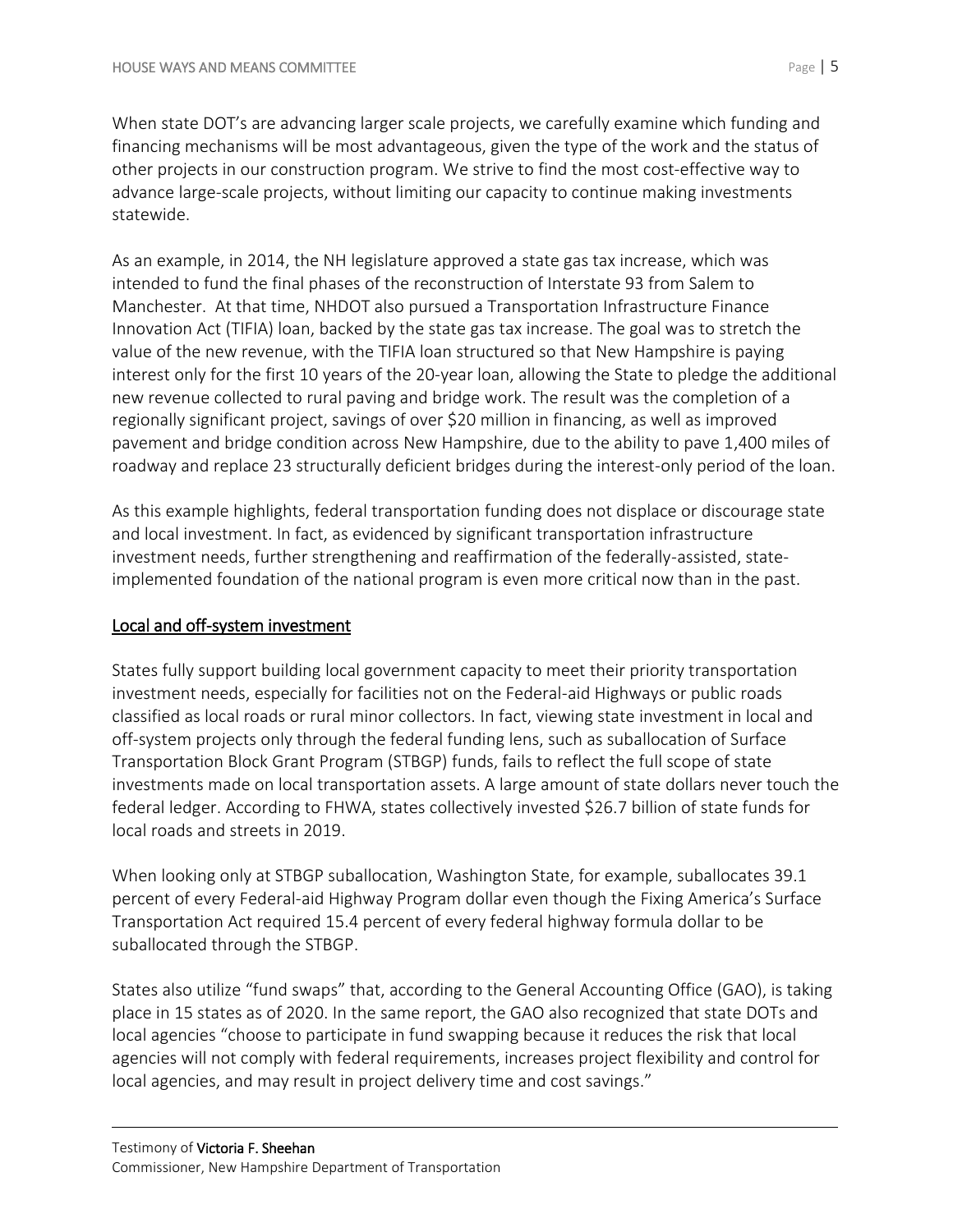I would also add that while road capacity expansion has largely correlated with population growth, it is important to note that most of this has not occurred on state-owned facilities. For the entire United States between 2009 and 2017, the full public road network grew by 223,494 lane-miles, according to FHWA. Of this growth, only 16,665 lane-miles or 8.3 percent were on state-owned facilities. The vast majority of this increase in highway capacity occurred on locallyowned facilities—frequently on low-volume roads—to support increased travel demand related to land development entitled by local governments. These lane miles are often added without consideration of the impacts of this development on state facilities.

In New Hampshire, we update our State's Ten Year Transportation Improvement Plan every two years, a multiphase process that begins when the Regional Planning Commissions work with their member communities to identify and rank candidate projects. When new projects are being added to the Ten Year Plan, the ownership of the corridor is not a factor; instead, the focus is on which projects are most needed by that region and funds are made available to deliver those prioritized projects. These may be projects on state or locally managed roadways that are federally eligible.

## Bridge investment

State DOTs have for many years invested in asset management and have been making the case to invest in both bridge preservation, keeping bridges in a good state of repair, while also addressing the significant number of structurally deficient bridges.

New Hampshire has made preserving and maintaining our existing infrastructure a priority and over the last eight years we have significantly increased our investment in bridge infrastructure specifically. While much needed, focusing on preservation, rehabilitation, and replacement of existing infrastructure has limited our capacity to deliver other types of projects that are important to communities. With the dedicated bridge funds provided in the IIJA, we can accomplish several things: increase the investment in bridges, advance bridge work and complete projects soon, and most importantly, use these dedicated bridge funds for bridge projects, freeing up more flexible categories of formula funds to complete other types of projects. This will allow us to complete corridor improvements, multimodal projects, and resiliency projects that were previously constrained in scope or programmed in future years due to the need to balance all categories of work.

## Community engagement

State DOTs strive to serve as stewards of an integrated, multimodal transportation system that achieves economic, environmental, and social goals set by the communities we serve. AASHTO's members understand that achieving these goals depends on meaningful collaboration with all relevant stakeholders, including government, transportation partners, and community members. Many state DOTs were exploring innovative tools to achieve community engagement goals before the COVID-19 pandemic. Innovations like virtual public involvement enabled state DOTs to continue moving projects forward while maintaining a connection with the communities they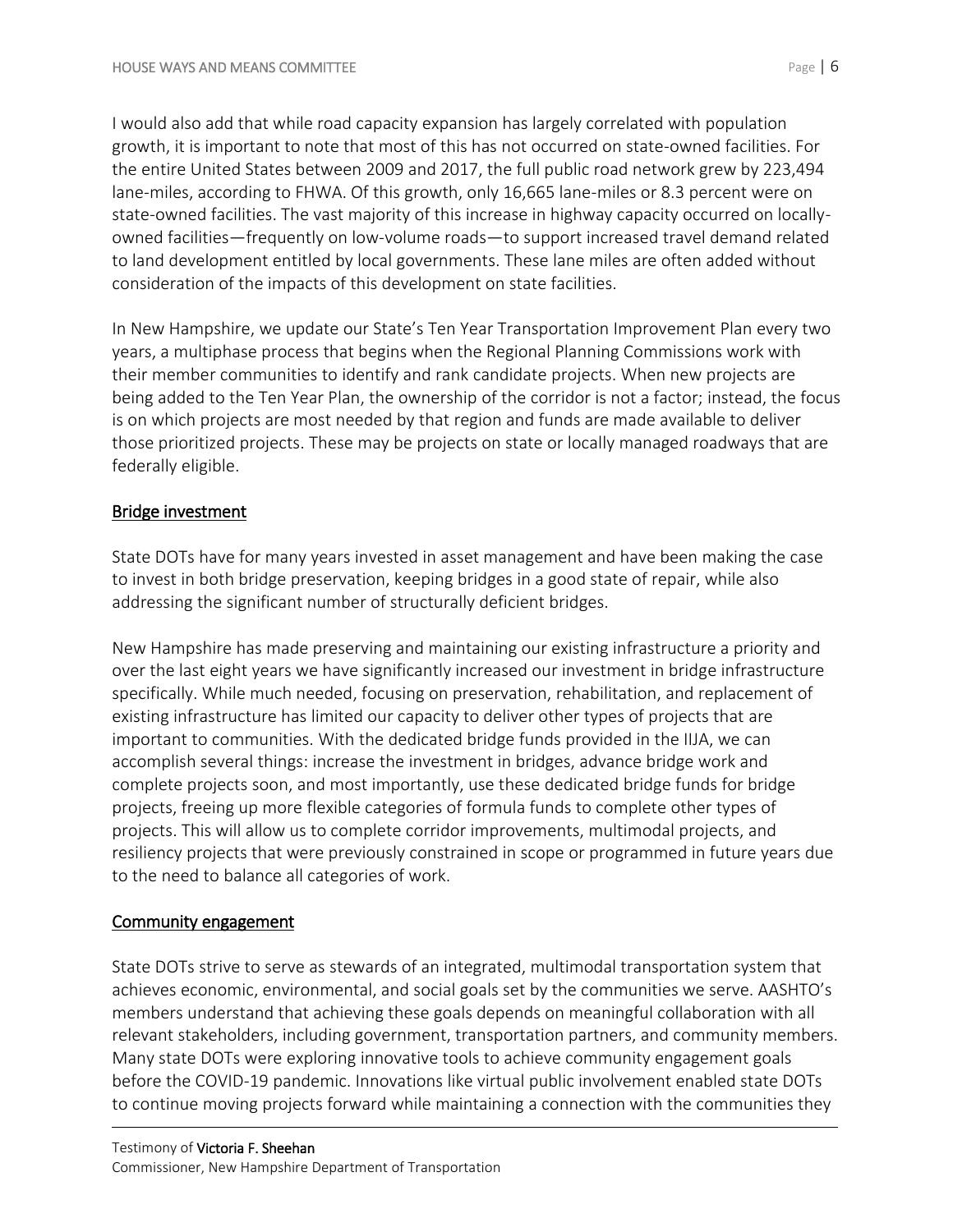serve. These virtual public engagements proved successful as many state DOTs witnessed increased community participation. Given the flexibility the virtual environment provides, community members were able to engage during times that worked best for them and, in some cases, were even able to take virtual tours of proposed projects.

State DOTs pledge to continue to collaborate closely with national, state, tribal, and regional organizations to identify tools and resources designed to create engagement opportunities that enable greater levels of participation. Specifically, state DOTs are committed to enhancing their decision-making processes focused on advancing racial justice and incorporating equity, diversity, and inclusion in all aspects of transportation including, but not limited to, investment priorities, policy development, project and program delivery, and environmental justice, through more effective public engagement processes, especially in historically underserved communities.

As part of New Hampshire's Ten Year planning process, hearings are conducted across the state. In the fall of 2021, twenty-two public hearings were held as part of the most recent update to Ten Year Plan. These hearings were conducted through in-person, hybrid, and fully virtual means to encourage maximum participation. An online survey was made available so that citizens could comment on transportation prioritizes by category, while also advocating for specific projects. The input we received has helped inform how the funds provided in the IIJA could best be utilized to meet the needs of the state. Moving forward, the first four years of the Ten Year Plan will become the basis of the federally-required Statewide Transportation Improvement Plan, which also has a public comments process, and each individual project will be advanced with public meetings and hearings to determine how best to meet the needs of the community and region impacted by the project.

## Broadband deployment

As you heard from Secretary Wilson, state DOTs are developing solutions to manage broadband deployment on their properties to facilitate the use of technologically-advanced interactions between motor vehicles and infrastructure, as well as larger broadband deployment efforts. We believe these collective efforts by state DOTs not only lead to greater mobility and increased safety on the nation's roadways, but also provides broader access to digital resources especially for rural communities across the United States.

As COVID relief funds became available, New Hampshire established GOFERR, the Governor's Office for Economic Relief and Recovery. Associated with this office is an Infrastructure Subcommittee that is focused on the allocation of relief funds, but now also has oversight of the funds provided by the IIJA. The state will receive \$122 million in broadband funds under the Coronavirus Capital Projects Fund (CPF), and another \$100 million from the IIJA through the Broadband Access, Equity, and Deployment program, or BEAD provision. Additionally, last year, the New Hampshire legislature passed S.B. 85 that created the Broadband Matching Grant Initiative. New Hampshire now plans to leverage both CPF funds and the BEAD allocation to expedite the delivery of high-speed internet to communities throughout the state, both rural and urban, who are underserved today.